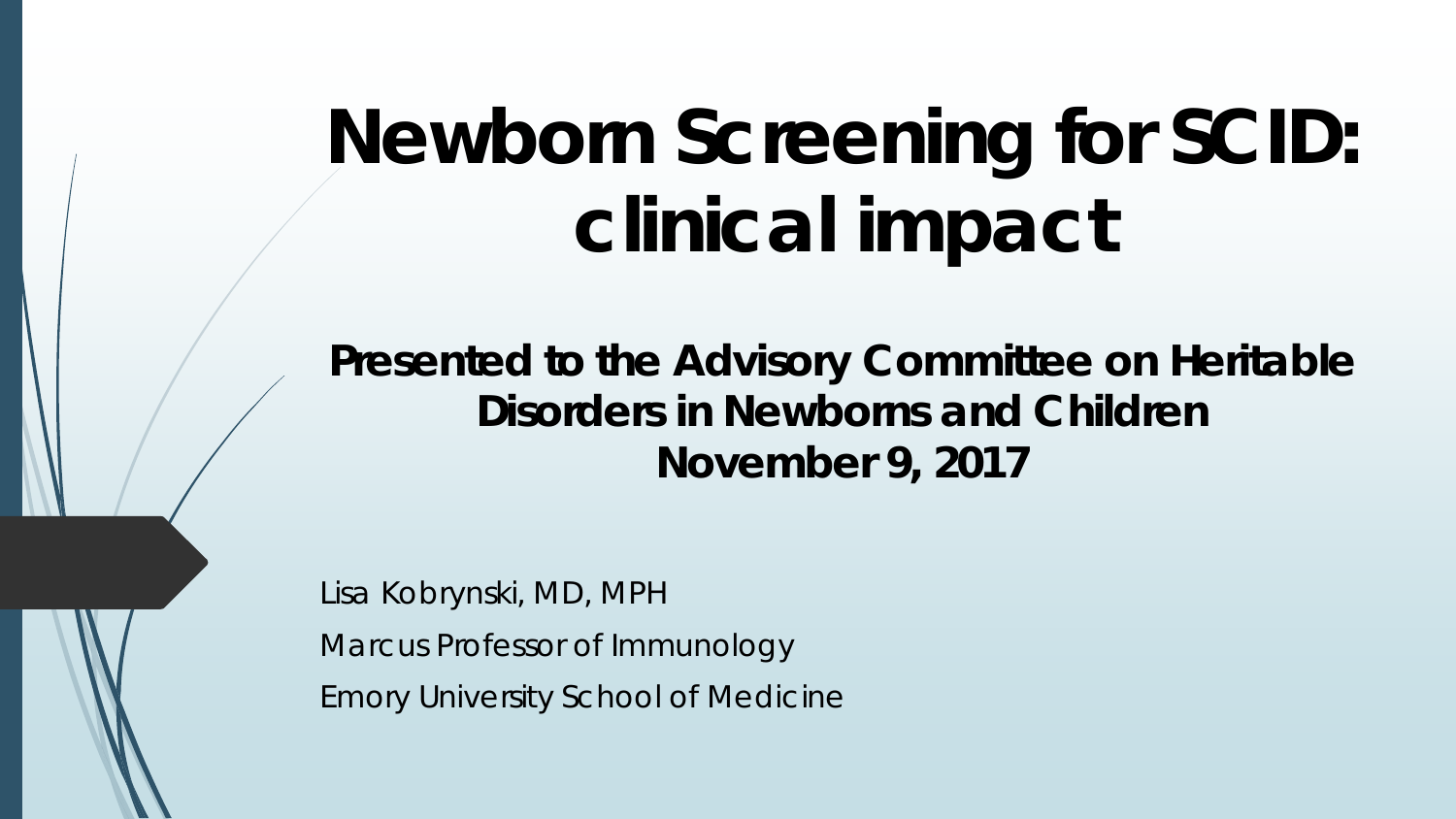## **Early Diagnosis = Better outcomes**

 Key publication by Pai, et al. using data from the Primary Immune deficiency treatment consortium showed a marked improvement in survival for transplants done at <3.5 months of age.



**Diagnosis + treatment** ≤ **3.5 mos = 94% survival at 5 years** 

*Pai SY NEJM 2014*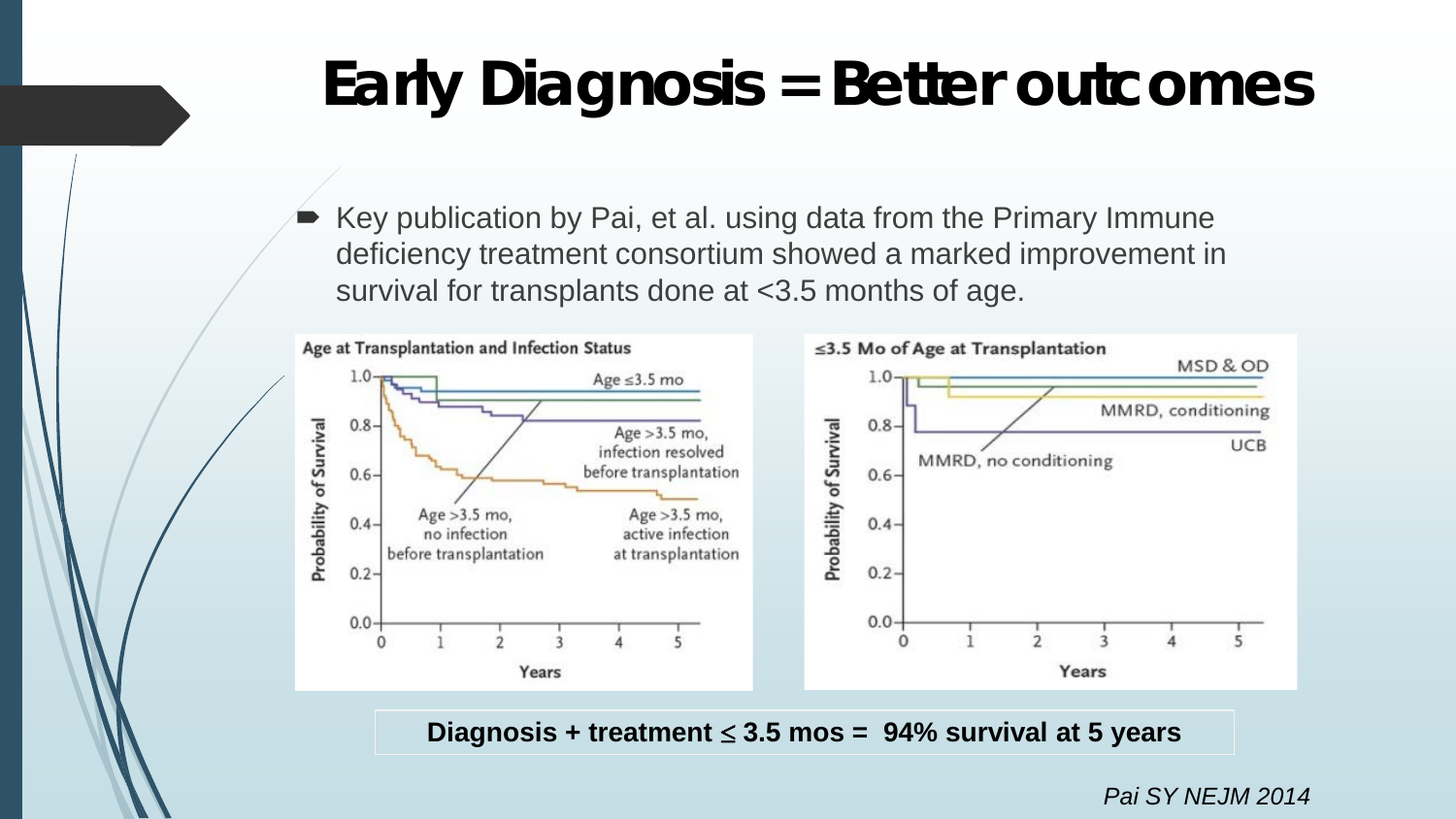### What we learned: first 11 states screening

- Data from 11 programs (10 states + Navajo nation) screened over 3 million infants:
	- $\blacksquare$  Identified 52 cases of SCID population incidence of 1:58,000
	- Survival was 45/52 infants overall and in 45/49 who received a hematopoietic cell transplant (92%)
	- Non-SCID T-cell lymphopenia occurred in 1:14,000 infants
	- Causes of non-SCID TCL: DGS/22q11 DS (n=78), trisomy 21 (n=21), Ataxia-telangiectasia (n=4), Trisomy 18 (n=4), CHARGE (n=3), Jacobsen (n=2), assorted others single cases
- Paper was critical in identifying the population birth prevalence of SCID, which was nearly double the previous estimates of 1:100,000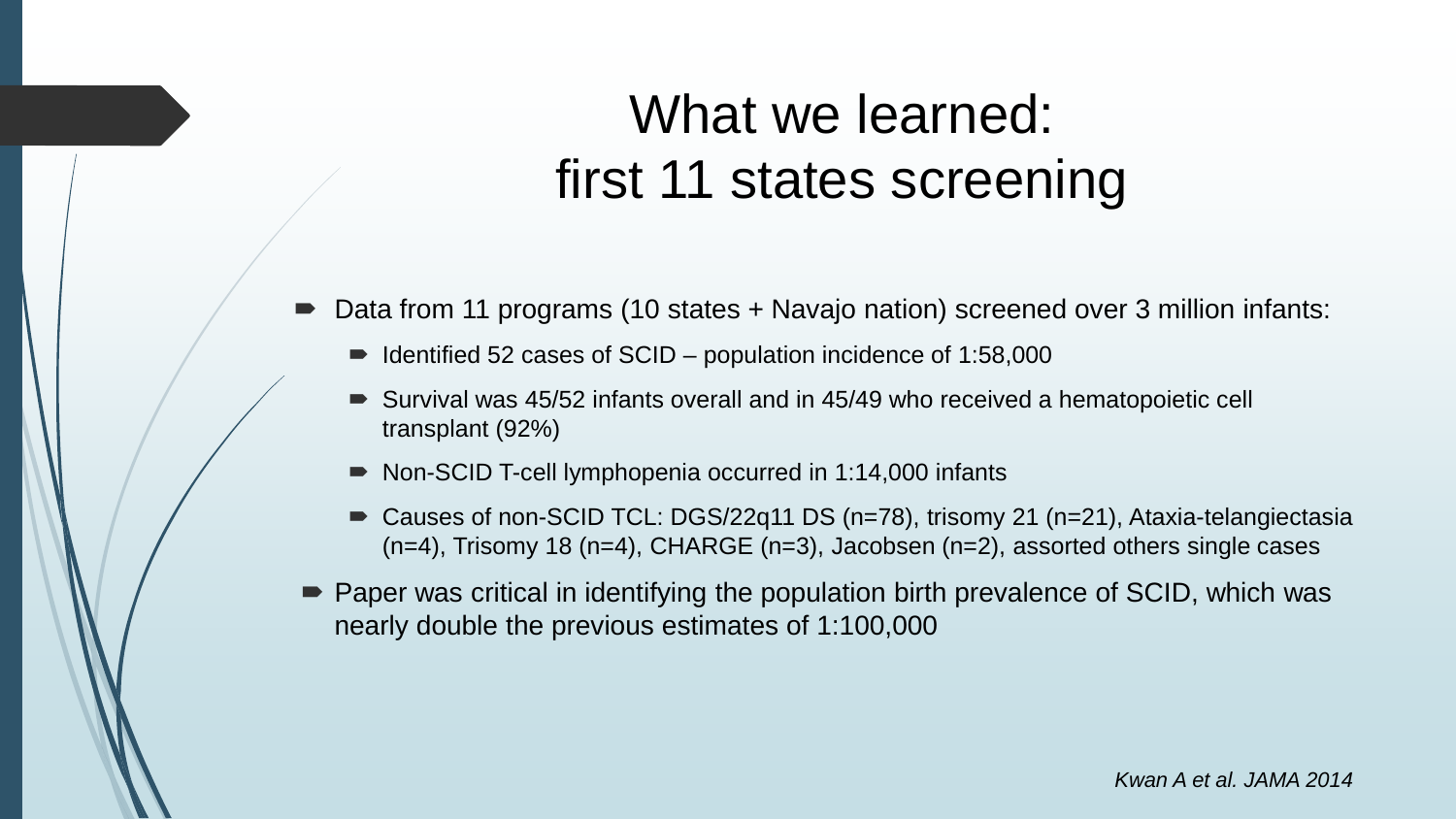#### More States data

- Wisconsin data 2008-2011: 5 cases (207,696 births) or ~ 1:41,000 births
	- $\blacksquare$  In addition 4 patients with 22q11 DS, 5 with Idiopathic TCL, 10 with other syndromes
	- 4/5 SCID patients had been transplanted at the time of publication. 1 was on PEG-ADA replacement, all were alive
- New York data 2010-2012: 9 cases  $(485, 912 \text{ births})$  or  $\sim 1:54,000$ 
	- In addition 19 cases with idiopathic TCL, 28 with other syndromes
	- 8/9 with HCT, one on PEG-ADA, all were alive
- California data 2010-2016: 26 cases from CA and 6 from other states
	- 94% were alive
	- Transplant outcomes: all with T cell reconstitution, 50% with B cell reconstitution
	- Types of SCID: IL2RG (7),ADA (6), DCLERC1 (5), Il7R (4), RAG1 (4), RAG2 (4), JAK3 (1),  $RMRP(1)$
	- Non SCID TCL mostly DiGeorge syndrome, also Ataxia-telangiectasia, CHARGE
	- 1 patient died prior to transplant

*Verbsky J Jo Clin Immun 2012, Vogel B Jo Clin Imm 2014, Dorsey M JACI 2017*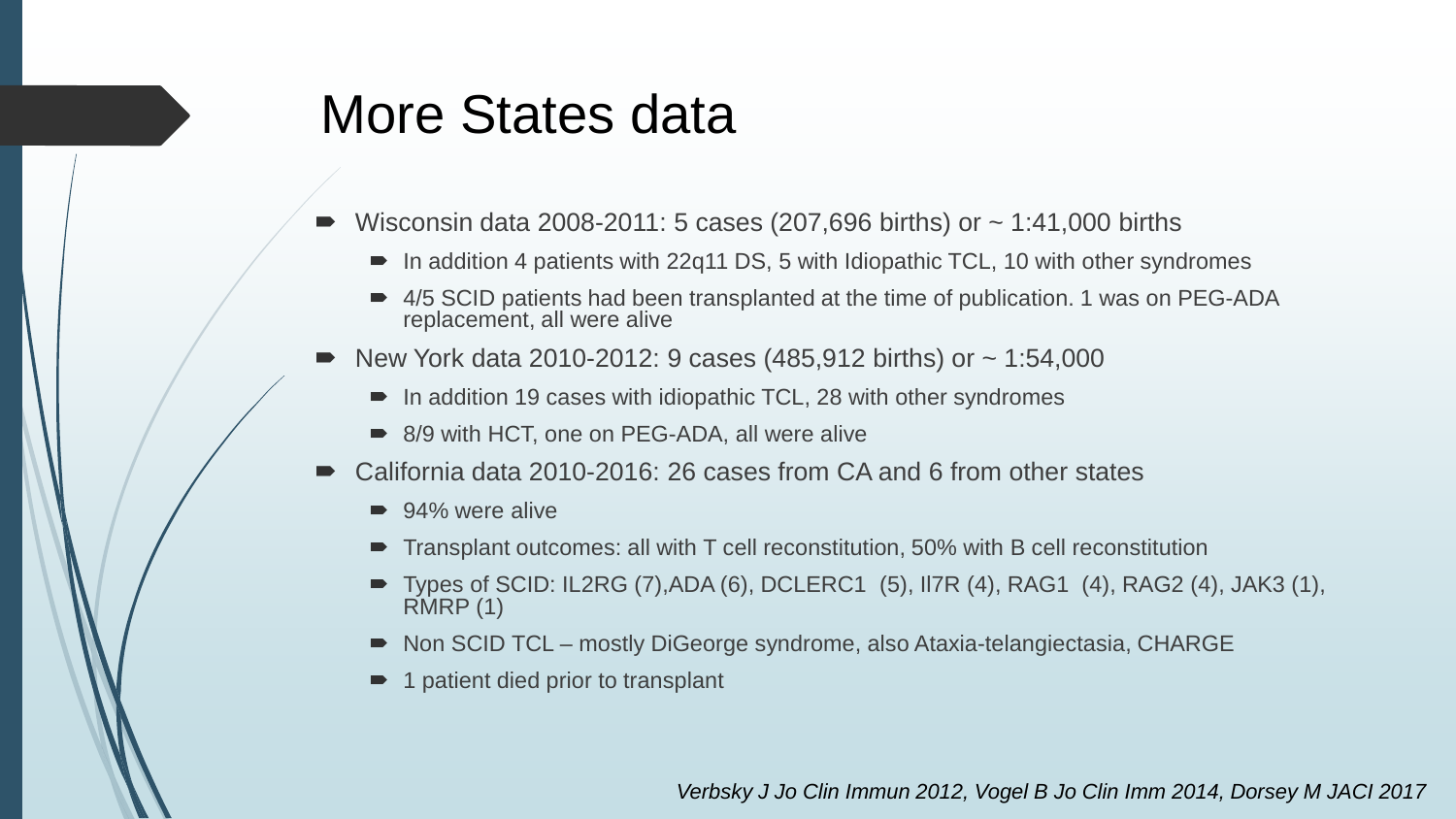#### Georgia experience

- Screening started June 2016
- $\triangleright$  3 cases of SCID identified for 129,700 births or  $\sim$  1:43, 200 births
- 1 IL7RA, 1 PNP, 1 unknown
- 3/3 have been transplanted. All are alive
- 1 Idiopathic TCL, 2 CHARGE syndrome, 3 22q11 DS, 1 absent thymus, several other genetic/syndromic defects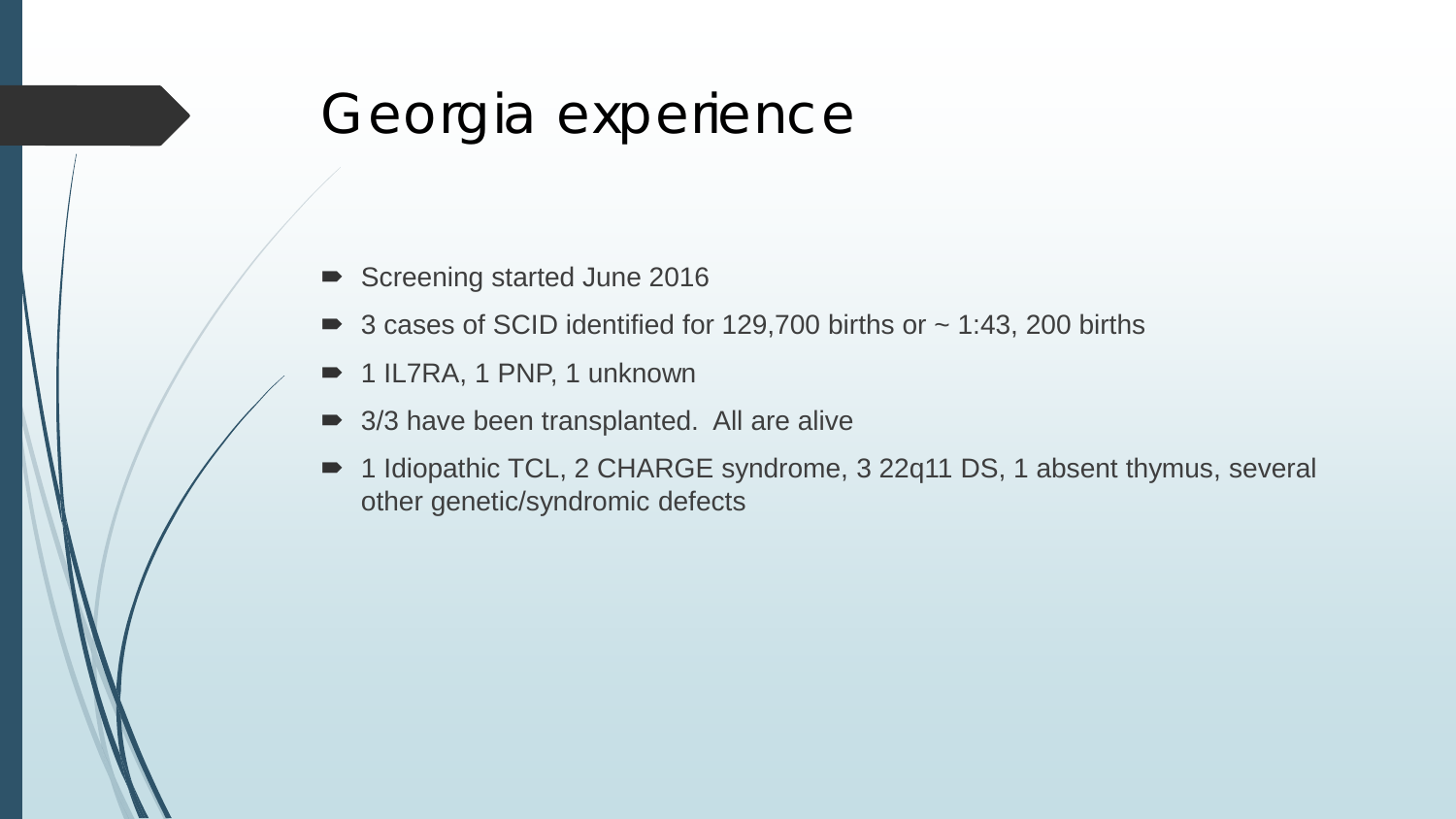#### Impact of SCID NBS

- Early *presymptomatic* identification is happening in 46/50 states with most infants being seen by a specialist within weeks of identification through NBS
- Several recent papers highlighted the cost savings for early identification and intervention for infants with SCID

| <b>Outcome</b>                                  | <b>Screening</b> | <b>No Screening</b> |
|-------------------------------------------------|------------------|---------------------|
| Total cost screening + diagnosis                | \$741,376        | N/A                 |
| Treatment costs for surviving infants           | \$197,258        | \$457,401           |
| Treatment costs for infants dying PT transplant | \$27,234         | \$83,996            |
| Treatment cost reduction w/ screening           | \$316,905        | N/A                 |
| Net direct cost w/ screening                    | \$424,470        | N/A                 |
| Cost per life-yr-saved                          | \$35,311         |                     |
| Benefit-cost ratio                              | $2.7 - 5.3*$     |                     |

*\* Ratio varies depending on the healthcare costs from Ding J Peds 2016*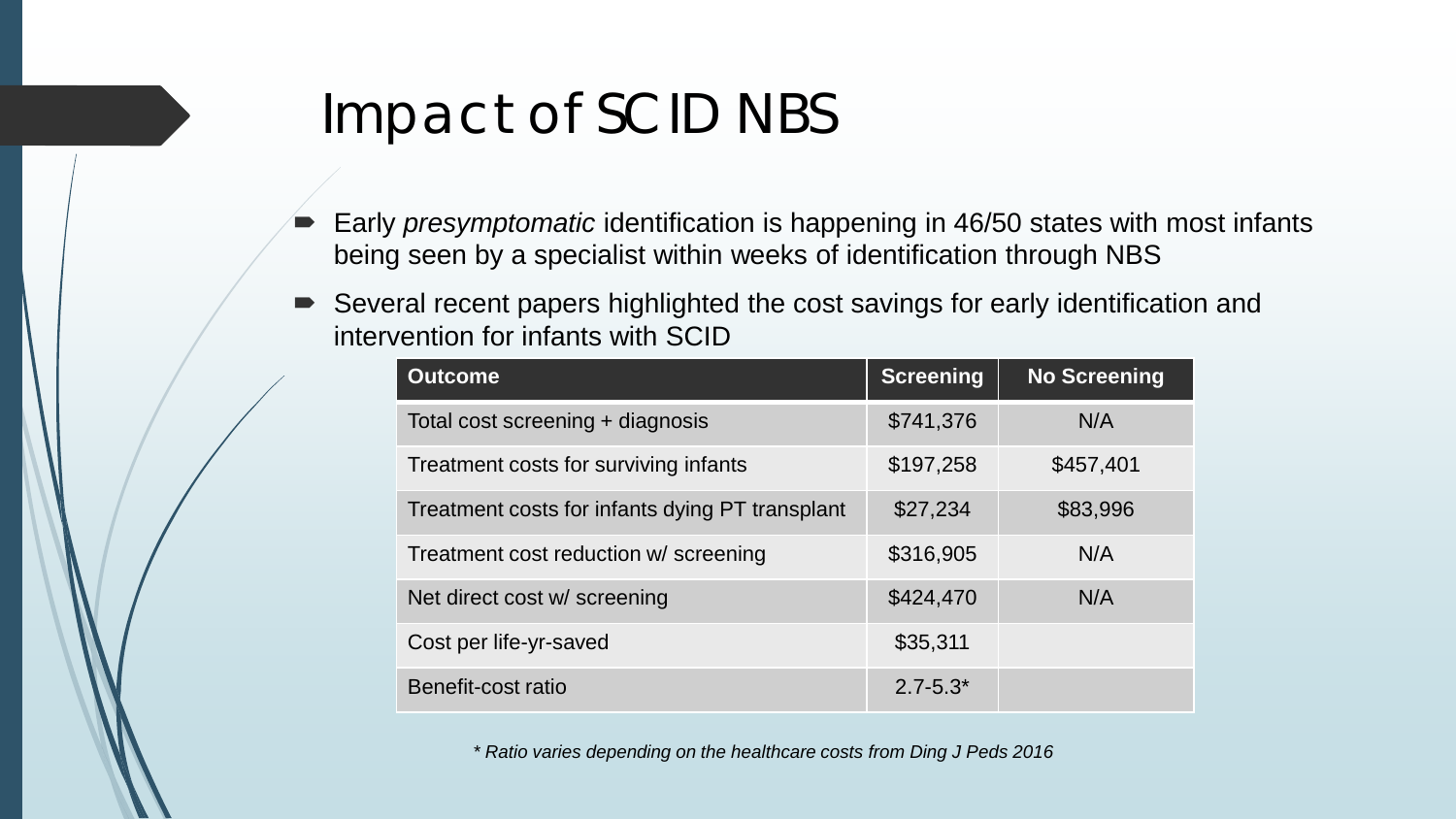#### Conclusions

- As implied in the Kwan paper, SCID is more common that previously appreciated
- As expected, outcomes for infants with SCID identified at birth are better with less infectious complications and hospitalizations prior to transplant and to-date better outcomes post-transplant
- Another impact has been the focus on gathering data on the outcome of treatments for SCID with an emphasis on improving treatment outcomes through multicenter prospective trials
- BUT barriers remain
	- Access to specialists and treatment for infants in underserved areas (developing referral networks)
	- Cost issues for diagnostic testing and treatment at institutions specializing in primary immune deficiencies
	- Creation of central repositories for data on NBS for SCID epidemiology, pre transplant treatment and transplant outcomes, and long-term outcomes
		- Efforts by the Association of Public Health Laboratories, New Born Screening and Translational Research Network and Next Steps have been important